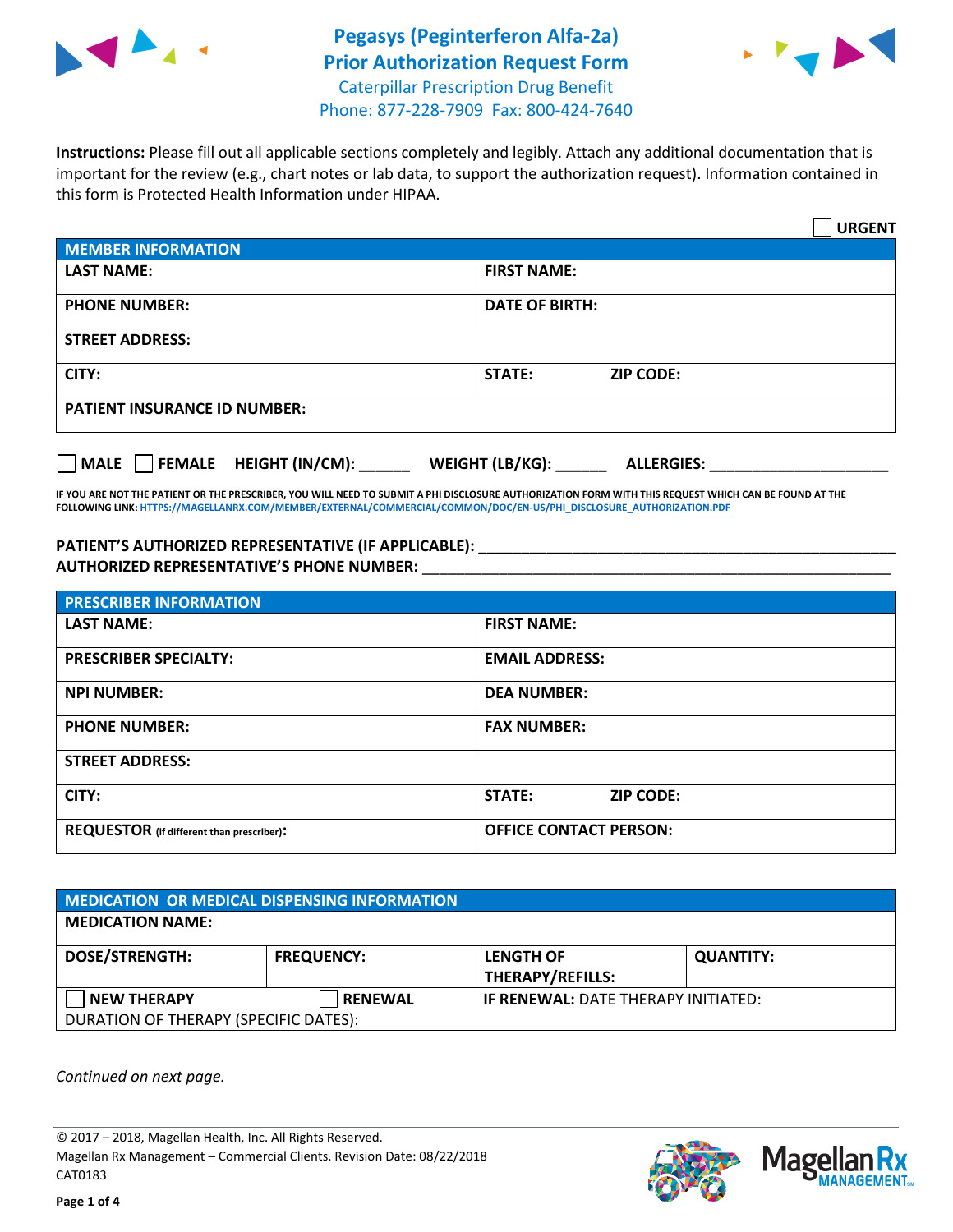



| <b>MEMBER'S LAST NAME:</b>                                                                                                                     | MEMBER'S FIRST NAME:                                                                                                                                                                                                              |                                                       |  |
|------------------------------------------------------------------------------------------------------------------------------------------------|-----------------------------------------------------------------------------------------------------------------------------------------------------------------------------------------------------------------------------------|-------------------------------------------------------|--|
|                                                                                                                                                | 1. HAS THE PATIENT TRIED ANY OTHER MEDICATIONS FOR THIS CONDITION?                                                                                                                                                                | YES (if yes, complete below)<br><b>NO</b>             |  |
| <b>MEDICATION/THERAPY (SPECIFY</b><br>DRUG NAME AND DOSAGE):                                                                                   | <b>DURATION OF THERAPY (SPECIFY</b><br>DATES):                                                                                                                                                                                    | <b>RESPONSE/REASON FOR</b><br><b>FAILURE/ALLERGY:</b> |  |
| <b>2. LIST DIAGNOSES:</b>                                                                                                                      |                                                                                                                                                                                                                                   | <b>ICD-10:</b>                                        |  |
| $\Box$ Chronic hepatitis B                                                                                                                     |                                                                                                                                                                                                                                   |                                                       |  |
| $\square$ Chronic hepatitis C                                                                                                                  |                                                                                                                                                                                                                                   |                                                       |  |
| □ Other diagnosis: ____________________ICD-10__________________________________                                                                |                                                                                                                                                                                                                                   |                                                       |  |
| PRIOR AUTHORIZATION.                                                                                                                           | 3. REQUIRED CLINICAL INFORMATION: PLEASE PROVIDE ALL RELEVANT CLINICAL INFORMATION TO SUPPORT A                                                                                                                                   |                                                       |  |
| <b>Prescriber's Specialty:</b>                                                                                                                 |                                                                                                                                                                                                                                   |                                                       |  |
|                                                                                                                                                | Is the prescriber a gastroenterologist, infectious disease physician, hepatologist, or a transplant physician?                                                                                                                    |                                                       |  |
| $\square$ Yes $\square$ No                                                                                                                     |                                                                                                                                                                                                                                   |                                                       |  |
|                                                                                                                                                |                                                                                                                                                                                                                                   |                                                       |  |
| For chronic hepatitis B, answer the following:*                                                                                                |                                                                                                                                                                                                                                   |                                                       |  |
|                                                                                                                                                | Does the patient have a diagnosis of either HBeAg positive or HBeAg negative chronic hepatitis B? $\Box$ Yes $\Box$ No                                                                                                            |                                                       |  |
| Does the patient have compensated liver disease? $\Box$ Yes $\Box$ No                                                                          |                                                                                                                                                                                                                                   |                                                       |  |
|                                                                                                                                                |                                                                                                                                                                                                                                   |                                                       |  |
|                                                                                                                                                | Does the patient have evidence of viral replication and liver inflammation? $\Box$ Yes $\Box$ No                                                                                                                                  |                                                       |  |
| *Please submit documentation supporting this information.                                                                                      |                                                                                                                                                                                                                                   |                                                       |  |
| For chronic hepatitis C, also answer the following:                                                                                            | Select if the patient has a diagnosis of chronic hepatitis C which will be treated with one of the following therapy:<br>$\Box$ Monotherapy (PegIntron alone) $\Box$ Dual therapy (PegIntron and ribavirin) $\Box$ Triple therapy |                                                       |  |
| For monotherapy:                                                                                                                               | Does the patient have a diagnosis of chronic hepatitis C which will be treated with Pegasys alone? $\Box$ Yes $\Box$ No                                                                                                           |                                                       |  |
|                                                                                                                                                | Does the patient have an intolerance or contraindication to ribavirin therapy? $\Box$ Yes $\Box$ No                                                                                                                               |                                                       |  |
| *Please submit documentation supporting this information.                                                                                      | Does the patient have a baseline (pre-treatment) HCV-RNA assessed for the diagnosis? $\square$ Yes $\square$ No                                                                                                                   |                                                       |  |
| <b>Reauthorization:</b><br>*Please submit documentation supporting this information.                                                           | Is there at least a 2 log (100 fold) decrease in the HCV RNA level at week 12 of therapy?* $\Box$ Yes $\Box$ No                                                                                                                   |                                                       |  |
| For dual therapy:<br>*Please submit documentation supporting this information.                                                                 | Does the patient have a baseline (pre-treatment) HCV-RNA assessed for the diagnosis?* $\Box$ Yes $\Box$ No                                                                                                                        |                                                       |  |
| © 2017 - 2018, Magellan Health, Inc. All Rights Reserved.<br>Magellan Rx Management - Commercial Clients. Revision Date: 08/22/2018<br>CAT0183 |                                                                                                                                                                                                                                   | <b>Mage</b>                                           |  |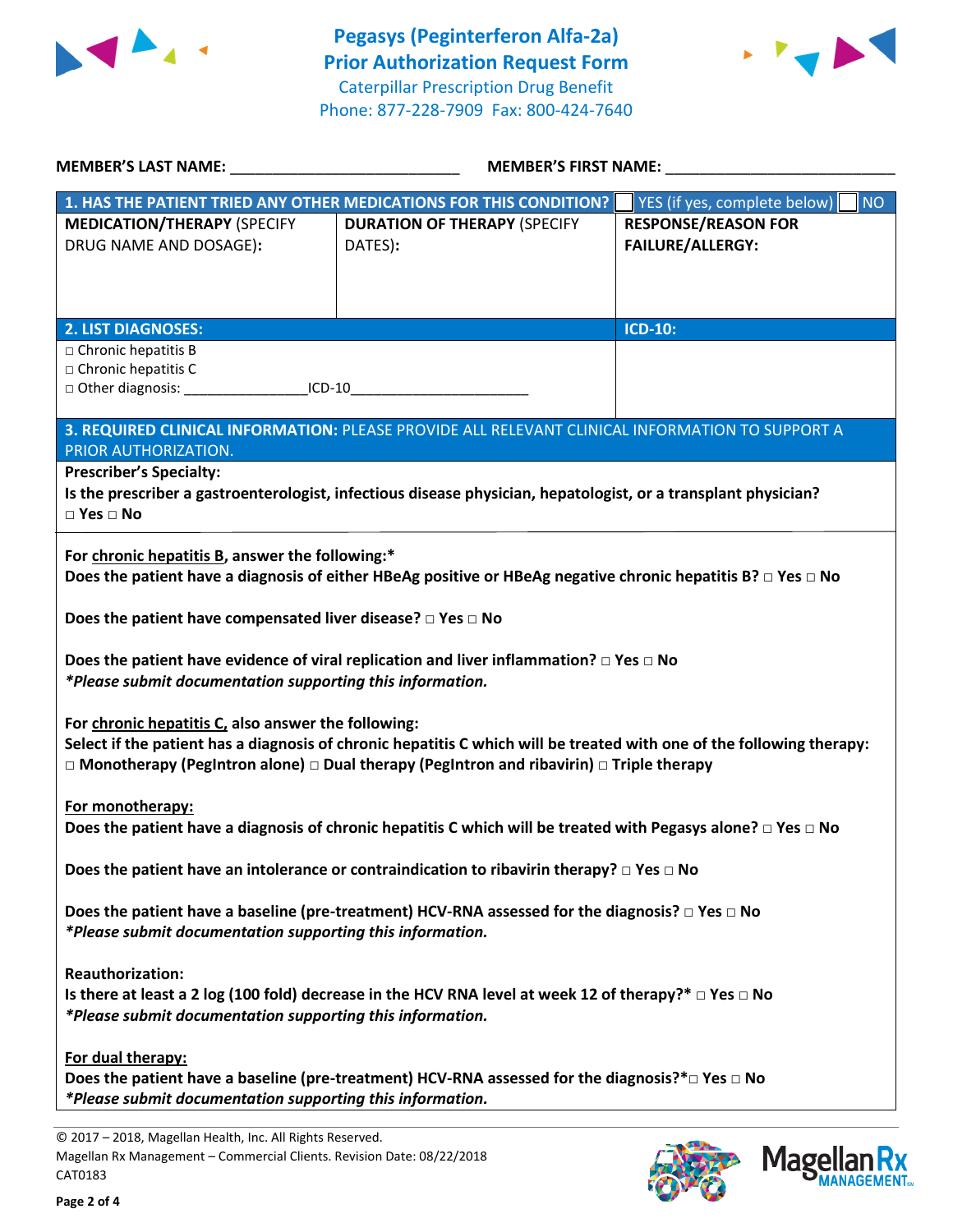

## **Pegasys (Peginterferon Alfa-2a) Prior Authorization Request Form** Caterpillar Prescription Drug Benefit



| Phone: 877-228-7909 Fax: 800-424-7640                                                                                                                                                                                                                                 |
|-----------------------------------------------------------------------------------------------------------------------------------------------------------------------------------------------------------------------------------------------------------------------|
| Does the patient have a diagnosis of chronic hepatitis C virus that will be treated with dual therapy (Pegasys and<br>ribavirin only)? $\Box$ Yes $\Box$ No                                                                                                           |
| Has the patient been previously treated with interferon alpha therapy? $\Box$ Yes $\Box$ No                                                                                                                                                                           |
| Document the patient's genotype:* _________<br>*Please submit documentation supporting this information.                                                                                                                                                              |
| Reauthorization:*<br>Document the patient's genotype: _________________                                                                                                                                                                                               |
| Select which week of therapy the patient has completed thus far:<br>□ 12 weeks □ 24 weeks                                                                                                                                                                             |
| Select the patient's current viral load:*<br>□ Detectable                                                                                                                                                                                                             |
| □ Undetectable<br>$\Box$ For patients who have completed 12 weeks of therapy, less than a 2 log reduction<br>*Please submit documentation supporting this information.                                                                                                |
| For triple therapy:<br>Select if the patient has a diagnosis of chronic hepatitis C virus that will be treated with triple therapy using the<br>following medications:<br>□ Olysio □ Ribavirin □ Sovaldi                                                              |
| Document the patient's genotype: *______________                                                                                                                                                                                                                      |
| Does the patient have compensated liver disease?* $\Box$ Yes $\Box$ No<br>*Please submit documentation supporting this information.                                                                                                                                   |
| Select if the following applies to the patient:*<br>□ Treatment-naïve without cirrhosis<br>$\Box$ Null responder on prior treatment without cirrhosis<br>$\Box$ Relapser on prior treatment without cirrhosis<br>$\Box$ Cirrhosis                                     |
| □ Partial responder on prior treatment without cirrhosis                                                                                                                                                                                                              |
| Select which week of therapy the patient has completed thus far:<br>$\Box$ 12 weeks $\Box$ 24 weeks                                                                                                                                                                   |
| Select if the patient has HCV RNA levels as follos:*<br>□ Undetectable at week 4<br>□ Undetectable at week 8<br>□ Undetectable at weeks 4 AND 12<br>□ 1,000 IU/mL or less at week 12 of treatment<br>□ Undetectable at week 24<br><i>*Please submit documentation</i> |

© 2017 – 2018, Magellan Health, Inc. All Rights Reserved. Magellan Rx Management – Commercial Clients. Revision Date: 08/22/2018 CAT0183